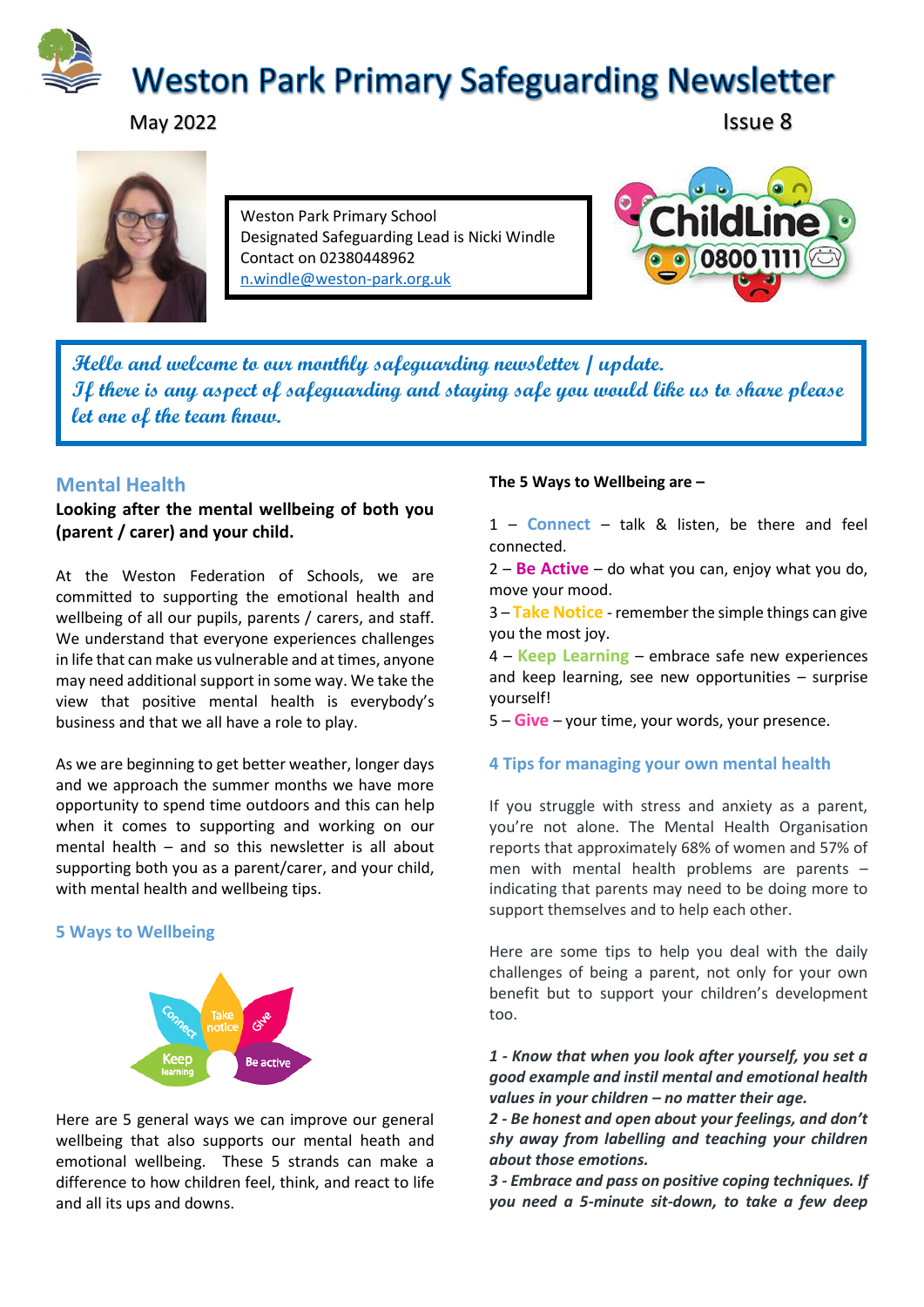**Weston Park Primary Safeguarding Newsletter** 

```
May 2022 Issue 8
```
*breaths, or a walk outside, embrace those needs and tell your children about them.*

*4 – Parents, will not be surprised to hear that one of the most common questions parents seek support for is how to deal with challenging behaviours – especially in relation to managing your own emotions in difficult situations. You are not alone; this can be challenging.* 

# **4 Tips to nurture your child's mental wellbeing**

In 2019 the NSPCC revealed that 45% of all Childline counselling sessions were related to emotional and mental health and wellbeing.

Here are some of the ways that you can support your child in understanding and managing their emotions and mental health:

*1 - Be there for them and listen. Let your children know that it's ok to talk about their feelings and nurture the idea of being open.* 

*2 - Validate their feelings by taking what they say seriously.* 

*3 - Support them through difficulties while encouraging them to stay open.*

*4 - Build positive routines with structure, plenty of sleep, healthy eating habits, regular outdoor time and physical activities.*

### **Creating a Worry Box**

Creating a worry box together can really help manage feelings of worry and anxiety so they do not distress your child or prevent them from doing things.

Follow this link to find out more – [How To Make A Worry Box: A Guide For Parents |](https://www.youngminds.org.uk/parent/blog/how-to-make-a-worry-box-a-guide-for-parents/)  [YoungMinds](https://www.youngminds.org.uk/parent/blog/how-to-make-a-worry-box-a-guide-for-parents/)

### **Mindfulness**

Mindfulness can really help when emotions feel overwhelming, anxiety is there, and you cannot switch off. Here are some ideas to help you and your child practice mindfulness.

• Squeeze Muscles: Starting at your toes, pick one muscle and squeeze it tight. Count to five. Release, and notice how your body changes. Repeat exercise moving up your body.

• Belly Breathing: Put one hand on your stomach and one hand on your chest. Slowly breathe in from your stomach (expand like a balloon) and slowly breathe out (deflate).

• Meditation: Sit in a relaxed, comfortable position. Pick something to focus on, like your breath. When your mind wanders, bring your attention back to your breath.

• Blowing Bubbles: Notice their shapes, textures and colours.

• Colouring: Colour something. Focus on the colours and designs.

• Listening to Music: Focus on the whole song or listen specifically to the voice or an instrument.

### **Why not try some at home!**

### **Being Active**

As we are able to get out and about more and can access more places and activities following the lifting of Covid restrictions we can more easily be 'more active'



### **Why is being active so important for our mental health and wellbeing?**

It is easier to grasp the idea that by being active we keep our bodies in better shape and functioning well, We often think of our bodies and minds as separate to each other but there are strong connections between the two – between our physical health and our mental health.

If our bodies are healthy and working well it is more likely our minds will be too, and visa versa.

Yoga is a great way to achieve a healthy body and mind – try this link - [Yoga for Kids! -](https://www.youtube.com/watch?v=X655B4ISakg) YouTube